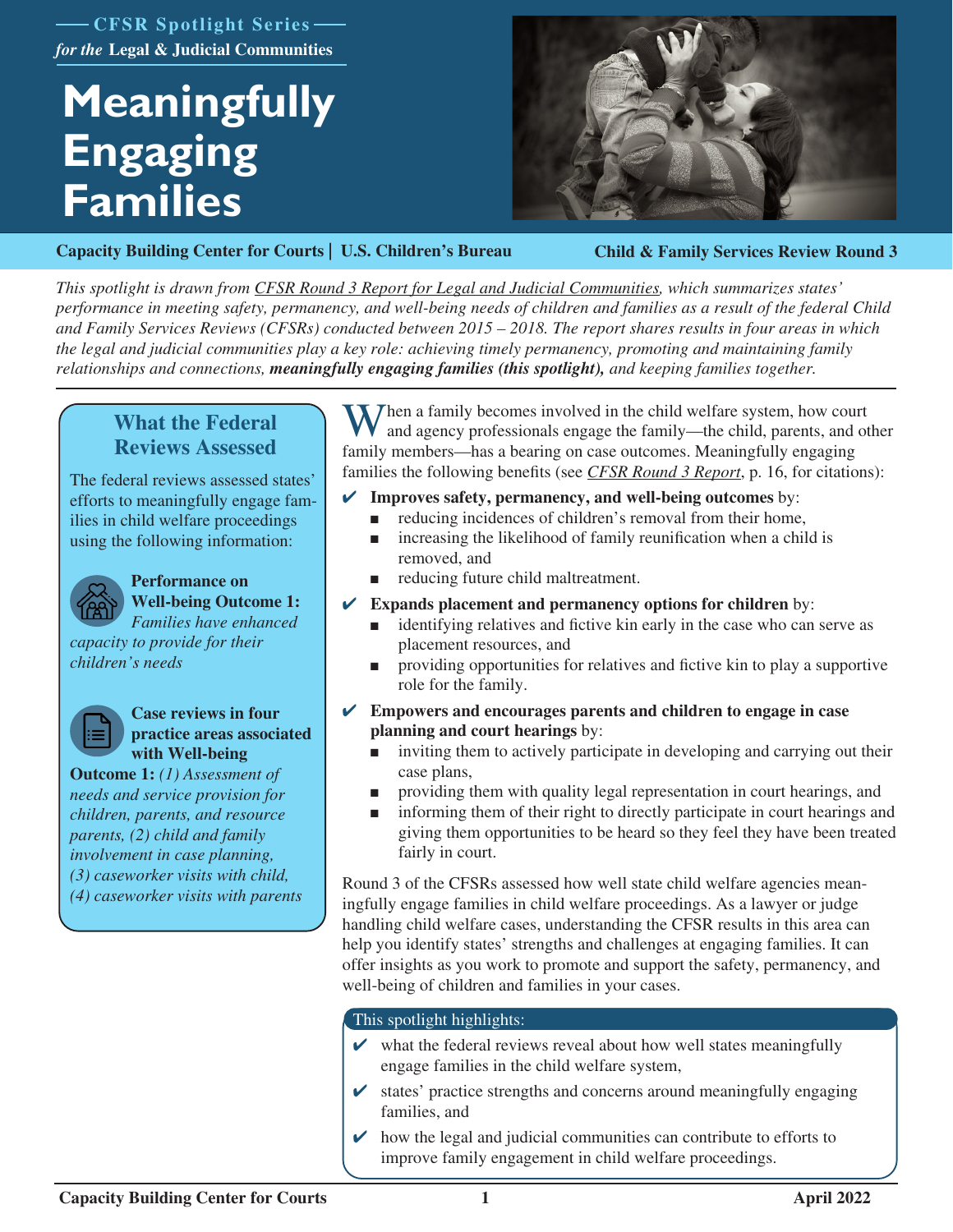# What the Federal Reviews Tell Us

**No state performed well on all four practice areas associated with meaningfully engaging families.**  The CFSRs examined child welfare system performance on Well-being Outcome 1: *Families have enhanced capacity to provide for their children's needs.*

- $\triangleright$  Across the 50 states and the District of Columbia, 36% of 4,067 cases involving children in foster care and children and families receiving in-home services substantially achieved Well-Being Outcome 1.
- $\triangleright$  Case reviews across four practice areas showed performance on



individual items was stronger than combined performance across the four practice areas associated with Well-Being Outcome 1.



# **Percentage of strength ratings for meaningfully engaging families by family role**

### **More efforts are needed to engage parents, especially fathers.**

The CFSRs examined performance on Well-Being Outcome 1 practice areas by family role (child, mother, father). It found that efforts to engage children were more likely to be rated a strength than efforts to engage mothers and fathers. Efforts to engage fathers were much less likely to be rated as positively as efforts to engage mothers. The diminished performance regarding efforts to work with fathers is an ongoing pattern in the CFSRs.

- $\blacktriangleright$  Making sure parents' needs are voiced and considered during case-planning meetings and in court hearings.
- $\blacktriangleright$  Involving children and parents in case-planning activities.
- $\blacktriangleright$  Providing parents support to help them follow through with their court-ordered services.

# What some states are doing well **What some states need to improve**

- $\blacktriangleright$  Avoiding ordering parents to participate in services focused on treating symptoms instead of underlying issues.
- $\blacktriangleright$  Improving their engagement with children and families, especially fathers.
- $\blacktriangleright$  Providing parents legal advocacy to secure appropriate services.
- $\blacktriangleright$  Scheduling hearings at times that consider the availability of youth and parents.